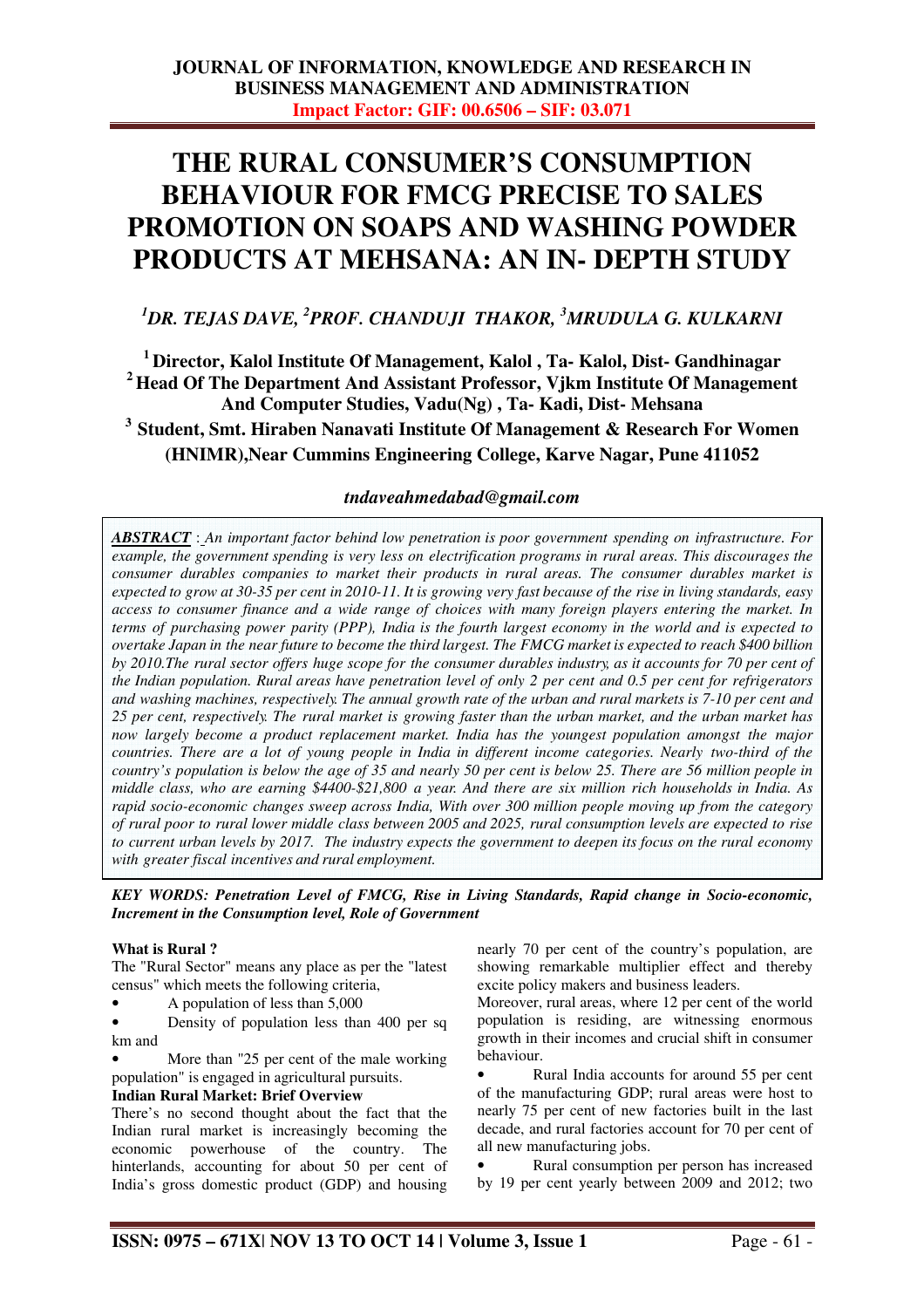percentage points higher than its urban peers. In incremental terms, spending in rural India during this period, increased by US\$ 69 billion, significantly higher than US\$ 55 billion by urban populations.

### **Definition of Rural Market and Rural Marketing:-**

"The soul of India lives in its villages", declared M. K. Gandhi at the beginning of 20th century. According to the 2011 census of India, 68.84% of Indians (around 833.1 million people) live in 640,867 different villages. The size of these villages varies considerably. 236,004 Indian villages have a population less than 500, while 3,976 villages have a population of 10,000+. Most of the villages have their own temple, mosque or church depending on the local religious..

## **Overview of FMCG**

The burgeoning middle class Indian population, as well as the rural sector, present a huge potential for this sector. The FMCG sector in India is at present, the fourth largest sector with a total market size in excess of USD 13 billion as of 2012. This sector is expected to grow to a USD 33 billion industry by 2015 and to a whooping USD 100 billion by the year 2025. This sector is characterized by strong MNC presence and a well established distribution network. In India the easy availability of raw materials as well as cheap labour makes it an ideal destination for this sector. There is also intense competition between the organised and unorganised segments and the fight to keep operational costs low.

FMCG sector in India has been experiencing a phenomenal pace of growth since last decade owing to increasing consumer incomes and rapidly changing consumer tastes and preferences. Large scale and low cost production, modern retailing strategies, branding and maintenance of intense distribution network have given FMCGs an edge over others in raising hovering revenues. At present Indian FMCG sector is worth Rs. 1300 billion and expected to be around a whopping value of Rs. 4000 to Rs. 6000 billion by 2020. Henceforth FMCG and its closest companion Retail sector, both are likely to create most of the jobs in India in the coming years primarily in functions like marketing, sales, advertising, supply chain, logistics, human resources, product packaging and development, finance, operations, general management, supervising and so on. Gujarat Co-<br>operative Milk Marketing Federation Ltd Federation Ltd (GCMMF), Hindustan Unilever Limited (HUL), Dabur India, Nestlé India and Indian Tobacco Company (ITC) Limited are the oldest FMCG companies in India. Globalization has broadened the list of FMCG Companies in India. Foreign players like Cadbury, Pepsi Co, Johnson & Johnson, Procter & Gamble (P&G), Godfrey Phillips, Gillette, Britannia and Reckitt Benckiser, have registered a firm presence in India for last so

many years now. Among other Umami, Asian Paints (India), Marico Industries Ltd., Colgate-Palmolive (India) Ltd., Henkel Spic, Modi Revlon, GlaxoSmithKline, Nirma Ltd and Godrej Consumer Products Ltd lead the FMCG Companies chart in the country.

#### **Soaps and detergents**

In 1940 the "big three"—Colgate, Lever, and Procter and Gamble—controlled about 75 percent of the soap and detergent market. They produced a wide variety of products, such as shampoos, dishwashing detergents, liquid cleaners, and toilet soap, but the most important part of their business was heavy-duty laundry soap, which accounted for about two-thirds of sales. Procter and Gamble had about 34 percent of the market. Lever was a close second with 30 percent, and Colgate trailed with 11 percent. In 1946 Procter and Gamble radically shifted the balance in its favor when it introduced Tide, the first heavy-duty laundry detergent. By 1949, Tide had captured 25 percent of the laundry-detergent market. By 1956, even though Lever and Colgate had developed detergents of their own, Procter and Gamble held 57 percent of the market, as compared with 17 percent for Lever and 11 percent for Colgate. Despite Procter and Gamble's triumph, the big three still competed fiercely.

| <b>MARKET PENETRATION</b> |           |       |       |  |  |
|---------------------------|-----------|-------|-------|--|--|
| <b>CATEGORY</b>           | All India | Urban | Rural |  |  |
| Soap                      | 91.5%     | 97.4% | 88.9% |  |  |
| Detergent Bar             | 88.6      | 91.4  | 87.4  |  |  |
| Laundry Detergent         | 86.1      | 90.7  | 84.1  |  |  |
| Toothpaste                | 48.6%     | 74.9% | 37.6% |  |  |
| Shampoo                   | 38.0      | 52.1  | 31.9  |  |  |
| Utensil Cleaner           | 28.0      | 59.9  | 14.6  |  |  |
| Skin Cream                | 22.0      | 31.5  | 17.8  |  |  |
| Deodorants                | 2.1       | 5.5   | 0.6   |  |  |

Source: Media Research Users Council and Hansa Research, Guide to Indian Markets 2006: Euromonitor



### **What is sales promotion ???**

Sales promotions consist of a collection of incentive tools, mostly short term, designed to stimulate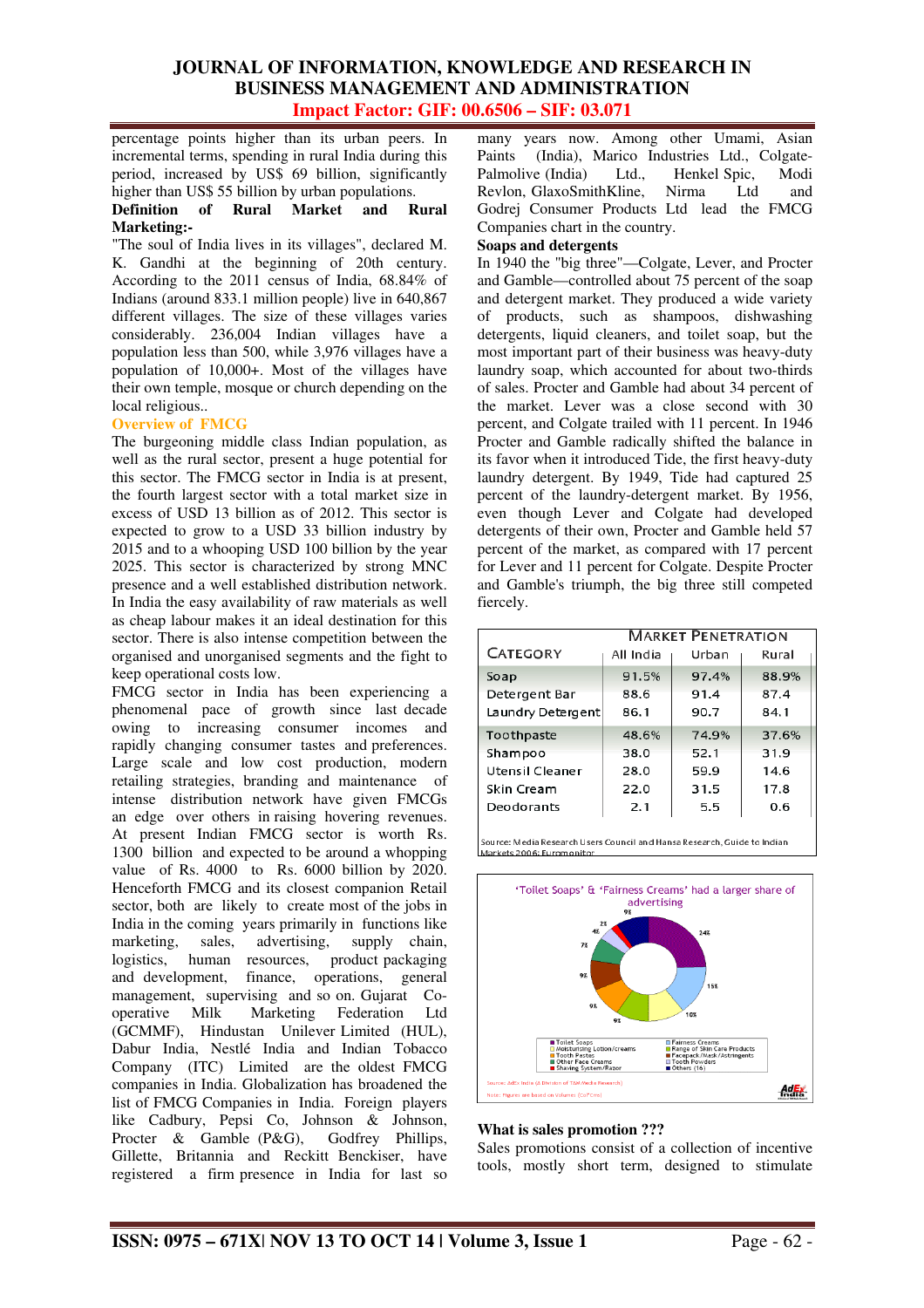quicker or greater purchase of particular products or services by consumers or the trade.

### **Sales Promotion**

Î.

 Sales promotions have grown in both importance and frequency over the past few decades. Although an accurate estimate for total sales promotions expenditures does not exist, we can be sure that the trend is up. Sales promotion serves three essential roles: It informs, persuades and reminds prospective customers about a company and its products.

#### **Tools of Consumer Oriented Sales Promotion:**

There are so many tools or technique available to the marketers for achieving objective of sales promotion. These tools are as under…

- 1. Coupons
- 2. Price-Off
- 3. Freebies
- 4. Scratch Cards
- 5. Lucky Draws
- 6. Bundling Offer
- 7. Extra Quantity

#### **SWOT Analysis of FMCG Sector Strengths:**

- Well-established distribution network extending to rural areas.
- Strong brands in the FMCG sector.
- Low cost operations.

### **Weaknesses:**

- Low export levels.
- Small-scale sector reservations limit ability to invest in technology and achieve economies of scale.
- Several "me-too" products.

#### **Opportunities:**

- Large domestic market.
- Export potential.

• Increasing income levels will result in faster revenue growth..

#### **Threats:**

- Imports.
- Tax and regulatory structure.
- Slowdown in rural demand.

#### **Literature review**

Many studies have focused on the effects of sales promotion on brand switching, purchase quantity, and stockpiling and have documented that promotion makes consumers switch brands and purchase earlier or more. The consumers' consumption decision has long been ignored, and it remains<br>unclear how promotion affects consumption how promotion affects consumption (Blattberg et al. 1995). Conventional choice models cannot be used to address this issue because many of these models assume constant consumption rates over time (usually defined as the total purchases over the entire sample periods divided by the number of time periods). While this assumption can be appropriate for some product categories such as detergent and diapers, it might not hold for many other product categories, such as packaged tuna, candy, orange juice, or yogurt. For these categories, promotion can actually stimulate consumption in addition to causing brand switching and stockpiling. Thus, for product categories with a varying consumption rate, it is critical to recognize the responsiveness of consumption to promotion in order to measure the effectiveness of promotion on sales more precisely

Emerging literature in behavioural and economic theory has provided supporting evidence that consumption for some product categories responds to promotion. Using an experimental approach, Wansink (1996) establishes that significant holding costs pressure consumers to consume more of the product. Wansink and Deshpande (1994) show that when the product is perceived as widely substitutable, consumers will consume more of it in place of its close substitutes. They also show that higher perishability increases consumption rates. Adopting scarcity theory, Folkes et al. (1993) show that consumers curb consumption of products when supply is limited because they perceive smaller quantities as more valuable. Chandon and Wansink (2002) show that stockpiling increases consumption of high convenience products more than that of lowconvenience products. In an analytical study, Assuncao and Meyer (1993) show that consumption is an endogenous decision variable driven by promotion and promotion-induced stockpiling resulting from forward-looking behaviour.

# **Research Methodology**

# **Rational of the Study**

The study has the scope of establishing the fact that the strength of the sale promotion is of the strongest link And hence the it will increase the Market share and growth of the firm. This brings up number of challenges and new opportunities in the field of FMCG companies.

#### **RESEARCH STUDY**

This chapter deals with the following issues related to research study

- **Research Objectives**
- Research Methodology

#### **Research Objectives of the Study**

#### **Main Objectives**

To study consumer preferences with respect to sales promotion in FMCG sector.

# **Sub Objectives**

 To examine tradeoffs, relative importance of different attributes while responding to a sales promotion offer.

• To study the effect of sales promotions in FMCG sector esp. in soaps and detergent industry.

\* To study consumer behavior in purchase of soaps and detergent.

**Product categories under study**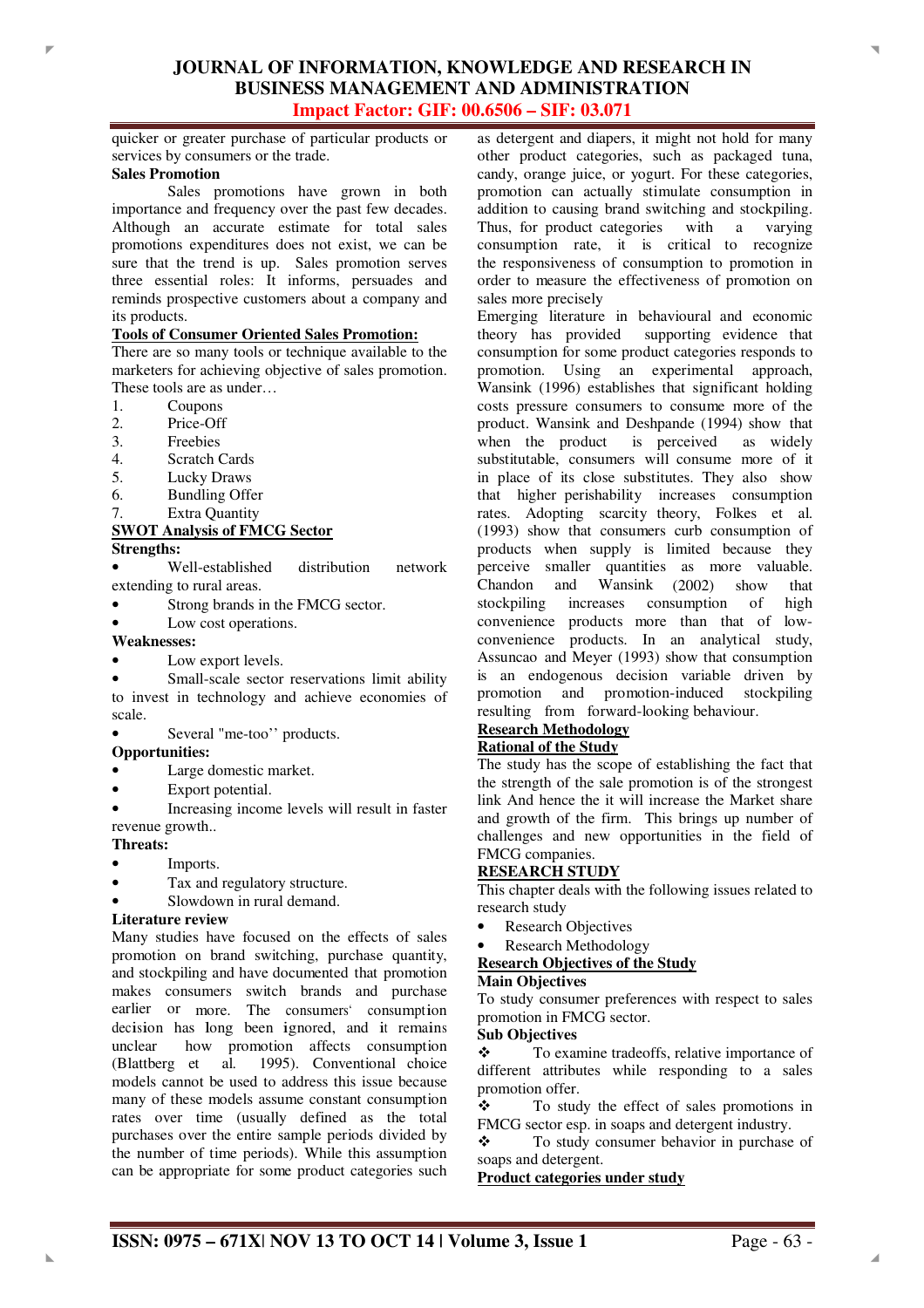*DETERGENTS:* Washing Powder for

Clothes

#### *TOILETERIES* Soaps **RESEARCH METODOLOGY**

#### **Research Design**

A research design is a type of blueprint prepared depending on various types of blueprints available for the collection, measurement and analysis of data. A research design calls for developing the most efficient plan of gathering the needed information.

## **TYPES OF RESEARCH**

#### **Descriptive Research**

In this project, descriptive study is undertaken. The study of knowledge and the characteristics of groups made up of sex; age; educational level; occupation and income is done.

## **Data Collection Method**

## - **Collection of Primary data**

For this project primary data was collected through Structured interview (research instrument is Questionnaire) and Observation.

 $\Box$  **Secondary Data** means data that are already available i.e., data, which has already been collected and analyzed by someone else. The following are the sources of Secondary data

Books, magazines and newspapers, Internets

 Report prepared by research scholars, universities, economist, etc. in Banking field;

 Various publications of central, state and local government.

#### **SAMPLING**

A sample is only a portion of the universe of population. According to Yule, a famous statistician, the object of sampling is to get maximum information about the parent population with minimum effort. Properly done, sampling produces representative data of the entire population.

#### **SAMPLE DESIGN:**

**Target Population :** The population for this research study consists of the residence of Mehsana.

**SAMPLING METHOD:** This research would use Non probability-Convenience sampling method, Sample from data will be selected randomly.

**SAMPLING UNIT:** In this study the sampling unit is individual consumer.

**SAMPLE SIZE : 150** consumers **50** retailers.

The calculation of the sample size by under given formula:-

 $n = \underline{Z^2 \sigma^2}$ 

$$
e^2
$$

 $Here \t Z = value determined from Z table$ **for a confidence level** 

 $\sigma^2$  **= Variance e<sup>2</sup> = Error specification** 

**RESEARCH INSTRUMENT:** Structured Questionnaire

**DATA ANALYSIS:** Use of SPSS software and MS excel

#### **The expected Contribution of the Study**

This study might will help to the FMCG firms which have facing number of problems for not gaining profit margin as well as increasing their market share. My study will definitely help out them to gain competitive advantage, increase their revenue and also increase the customer more significantly in a such way which will increase their loyalty towards the FMCG Brand.

## **LIMITATION OF THE STUDY:**

Study may feel constraint from following factor:

- **1)** Personal factor
- **2)** Resource Constraint
- **3)** Time Constraint

#### **DATA ANALYSIS AND INTERPRETATION Consumers**

**Q1. Which brand of Soap / Detergent do you use?** 

| <b>Bathing</b> -soaps | <b>Respondents</b> |
|-----------------------|--------------------|
| Lux                   | 58                 |
| Hamm                  | 8                  |
| Lifebuoy              | 27                 |
| Nima                  | 18                 |
| Others                | ٩q                 |



#### **Interpretation:**

The above question has been formed to know the soaps and detergents at the top of the mind of the customers. It shows those consumers' purchase and use of that particular brand. It will help to the company to know the market scenario and the major brands in the market. Form the above result it is clear that majority customers having the same brand as the image in their mind, whereas others category is also showing the higher graph than these 3 major players(Hamam, Lifebuoy, Nima).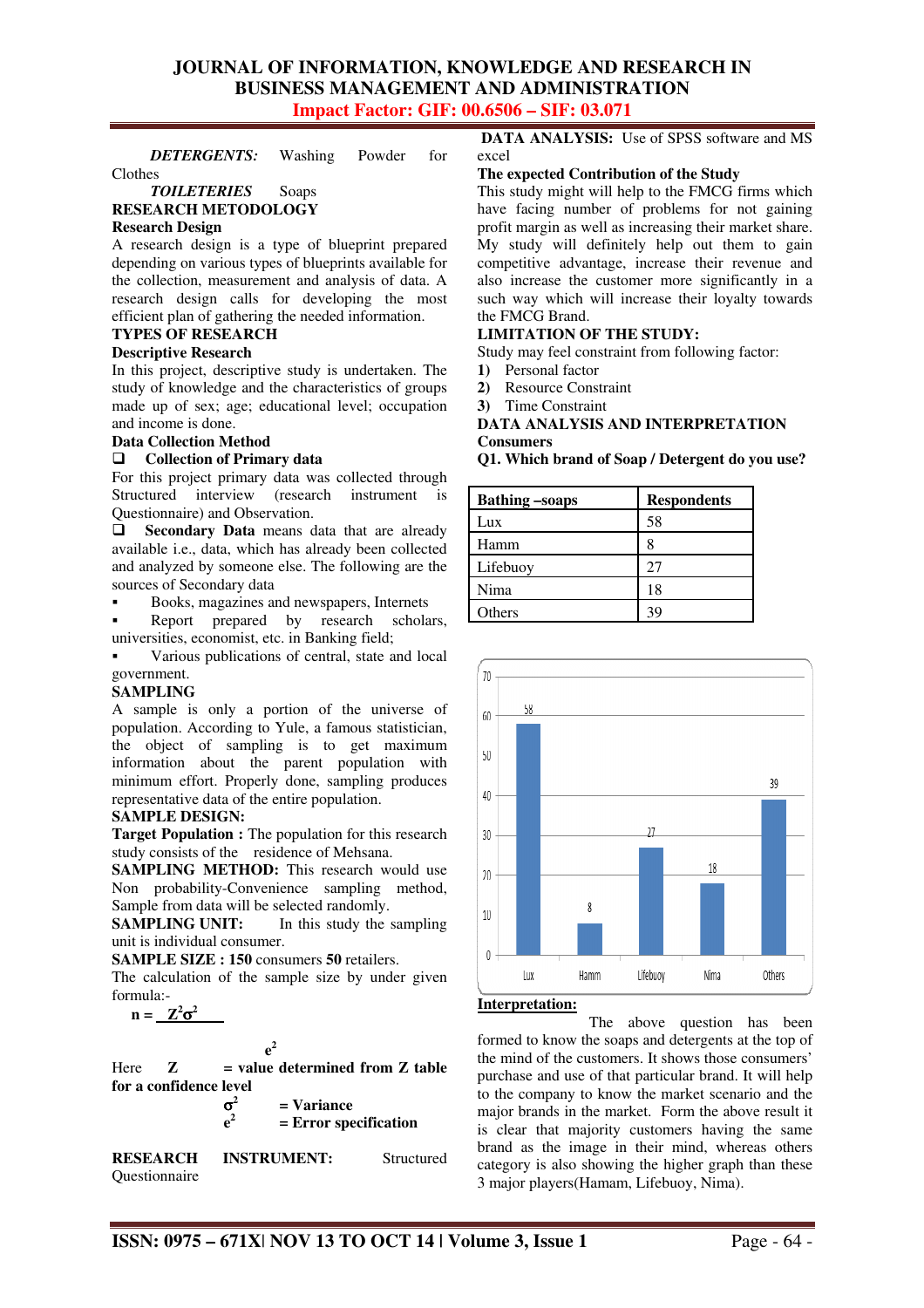**Q. Which factors do you normally consider while purchasing a particular brand of Soap / Detergents?** 

| <b>Factors</b> | <b>Bathing</b><br>soap | Det.powder |
|----------------|------------------------|------------|
| Fragrance      | 23                     | 24         |
| Quality        | 54                     | 53         |
| Company image  | 17                     | 15         |
| Price          | 39                     | 32         |
| Packaging      | 10                     | 18         |
| <b>Others</b>  |                        | 8          |



#### **Interpretation:**

 The objective behind this question is to know the effect of influencing factors in the purchase decision of the soaps and detergent powders. It mainly contains the factors like, quality which players an important role in the purchase decision of the soaps and detergents both.

 If we look at the graph of the soaps and detergent it shows quality as the most influencing factors in the purchase decision while price is also an important for purchase decision.

**Q. Which of the following promotional schemes you have come across so far?**

| <b>Promotional schemes</b> | <b>Respondents</b> |
|----------------------------|--------------------|
| Coupons                    | 16                 |
| price off                  | 84                 |
| Freebies                   | 24                 |
| scratch cards              | 12                 |
| lucky draw                 | q                  |
| <b>Bundling</b>            | 31                 |
| extra qty.                 |                    |



#### **Interpretation:**

 The above stated question clearly states the awareness of promotional schemes offered in the market by the marketers to attract more and more consumers.

 The results show that price off and extra quantity is the two main offers/schemes which consumers have came across at the time of purchase. It will help the manufacturers and marketers too how too launch their new products in the market with which schemes.

**Q. Which medium do you feel is suitable to promote the various promotional schemes?** 

| <b>Source</b> | <b>Respondents</b> |
|---------------|--------------------|
| Radio         | 15                 |
| TV            | 74                 |
| Newspaper     | 49                 |
| Hoarding      | 19                 |
| Others        | 12                 |

![](_page_4_Figure_15.jpeg)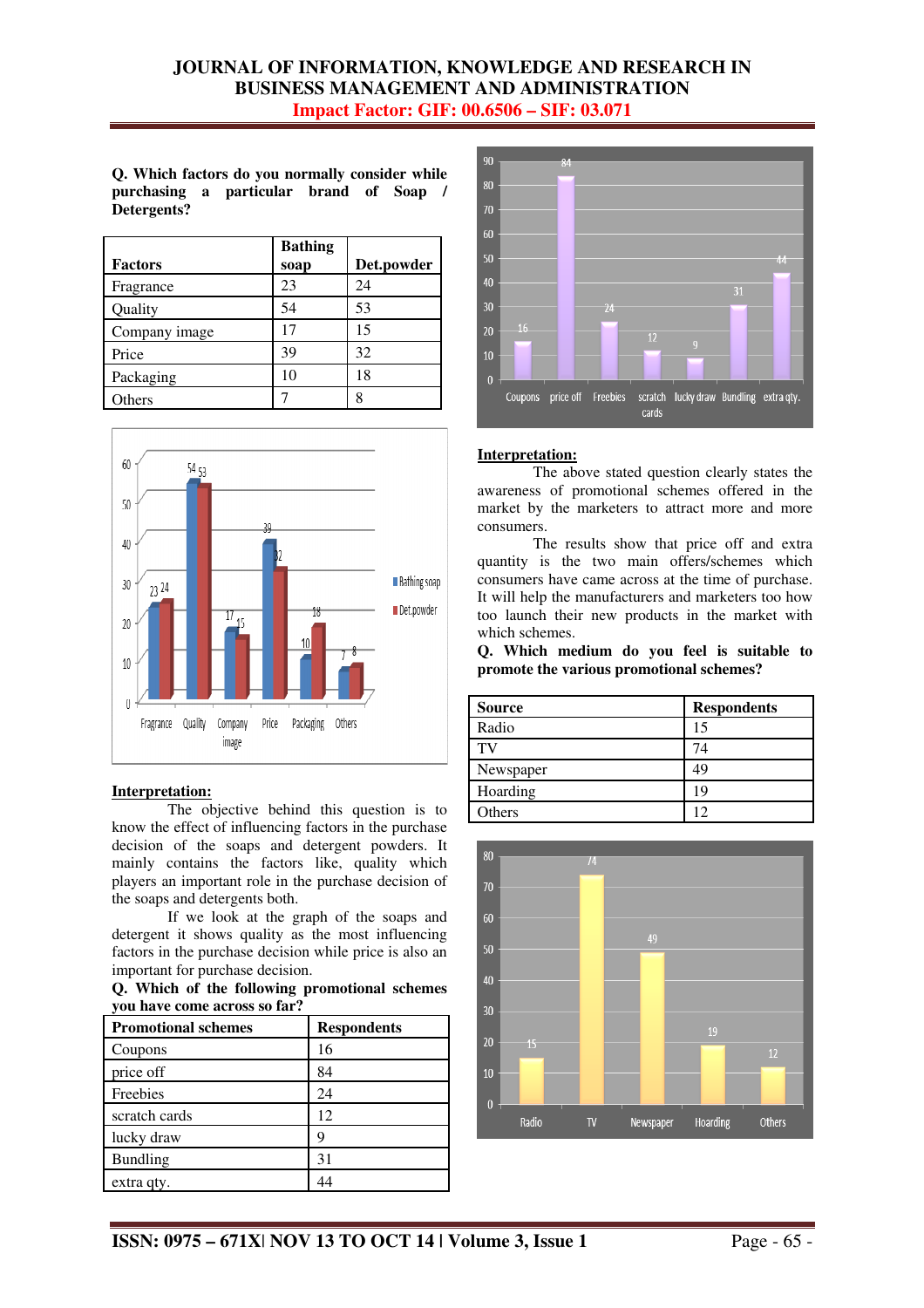### **Interpretation**:

 This question gives stress on the media habit of the people and through which the product should be launch or they think it would be better than other Medias.

 The above result shows TV as the best media to market the product which will cover majority of the viewer ship. On the second place it shows news papers as the media to promote the product in the market.

#### **Retailers**

**Q. Rank the following factors that customers look for in the purchase of Soap / Detergent. (Rank from 1 to 6)** 

| Factors       |    | $\overline{c}$ | 3              | 4  | 5  | 6  |
|---------------|----|----------------|----------------|----|----|----|
| Fragrance     | 3  | 24             | 33             | 22 | 10 | 8  |
| Quality       | 36 | 23             | 7              | 3  |    | 0  |
| Company Image | 9  | 18             | 34             | 24 | 11 |    |
| Price         | 17 | 28             | 24             | 16 | 6  | 9  |
| Packaging     | 4  | 5              | $\overline{c}$ | 27 | 38 | 24 |
| Others        |    | 2              |                | 8  | 34 | 25 |

![](_page_5_Figure_7.jpeg)

**Interpretation:** It gives an idea about the priority the influencing factors too the consumers and also the weight age of that factor over other factors.

 In the above result people are more quality and price oriented. On the other hand people are also conscious about the company image. Because sometimes the consumer remember that name of the product by the company name and also from the past performance of that company. Fragrance and packaging are not influencing factor as per the respondents.

| <b>Factors</b>       | 1  | $\mathbf{2}$ | 3              | 4  | 5  | 6  |
|----------------------|----|--------------|----------------|----|----|----|
|                      |    |              |                |    |    |    |
| Fragrance            | 11 | 17           | 41             | 21 | 7  | 3  |
|                      |    |              |                |    |    |    |
| Quality              | 33 | 34           | 16             | 6  | 1  | 0  |
|                      |    |              |                |    |    |    |
| <b>Company Image</b> |    |              |                |    |    |    |
|                      | 13 | 16           | 27             | 26 | 11 | 7  |
|                      |    |              |                |    |    |    |
| Price                | 27 | 28           | 14             | 9  | 6  | 16 |
|                      |    |              |                |    |    |    |
| Packaging            | 6  | 5            | $\overline{2}$ | 33 | 43 | 11 |
|                      |    |              |                |    |    |    |
| <b>Others</b>        | 0  | 0            | 0              | 5  | 32 | 23 |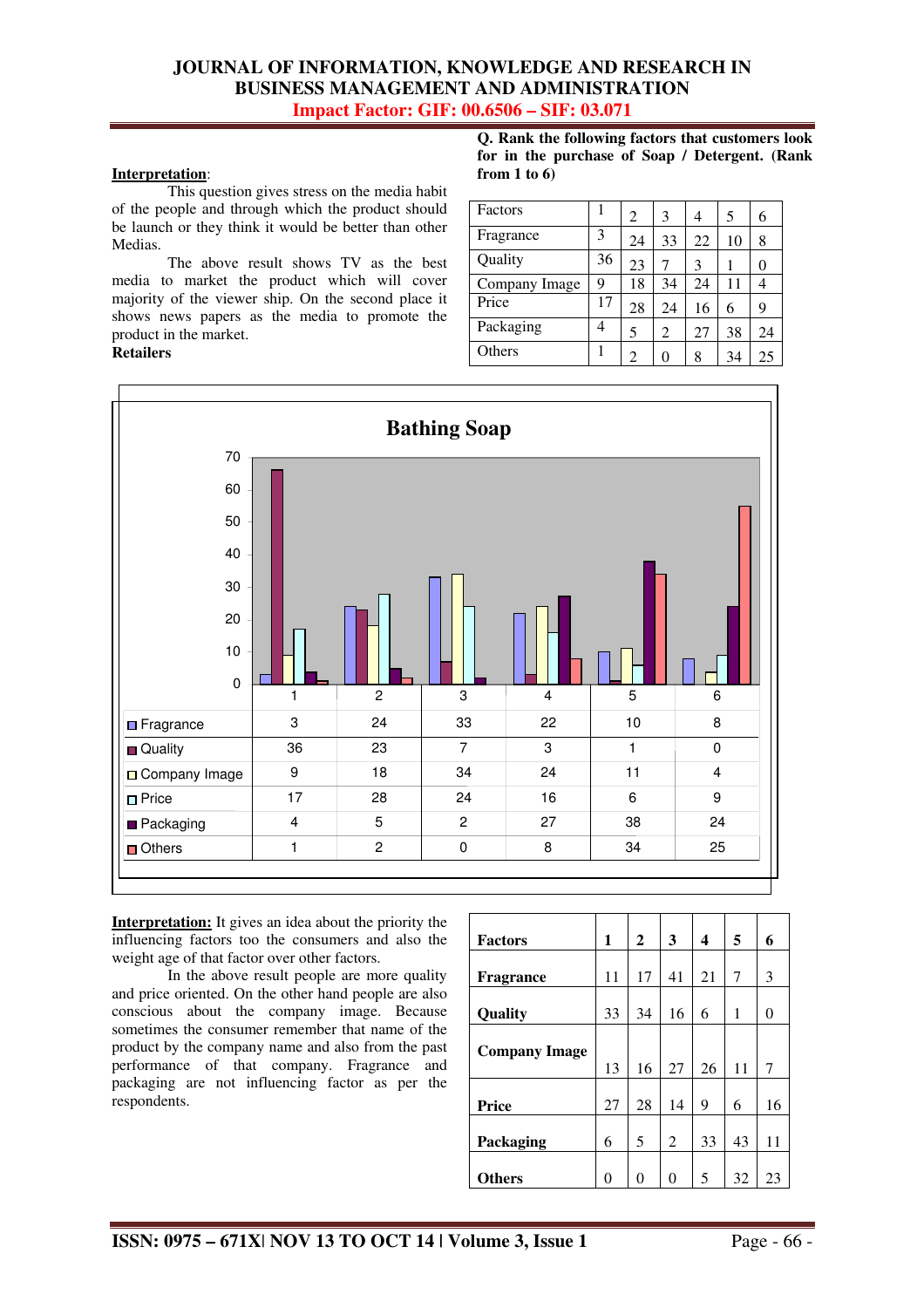![](_page_6_Figure_1.jpeg)

#### **Interpretation :**

It gives an idea about the priority the influencing factors too the consumers and also the weight age of that factor over other factors.

 In the above result people are more quality and price oriented. On the other hand people are also conscious about the company image. Because sometimes the consumer remembers that name of the product by the company name and also from the past performance of that company. Fragrance and packaging are also play important role for purchasing detergent powder.

#### **Q. schemes?**

| <b>Promotional Schemes</b> | <b>Respondents</b> |
|----------------------------|--------------------|
| Coupons                    | 11                 |
| Price Off                  | 22                 |
| Freebies                   | 17                 |
| <b>Scratch Cards</b>       | 2                  |
| Lucky Draws                | 9                  |
| <b>Bundling Offer</b>      | 15                 |
| <b>Extra Quantity</b>      | 24                 |

![](_page_6_Figure_7.jpeg)

## **Interpretation:**

 The above stated results show the demand of various types of promotional schemes in the market by the consumers. Almost all types of schemes are being demanded by the consumers in the market but there are three major schemes which consumers generally look at the time of purchase or before that.

 Price off, product bundling and extra quantity are more demanded by the consumers over others schemes.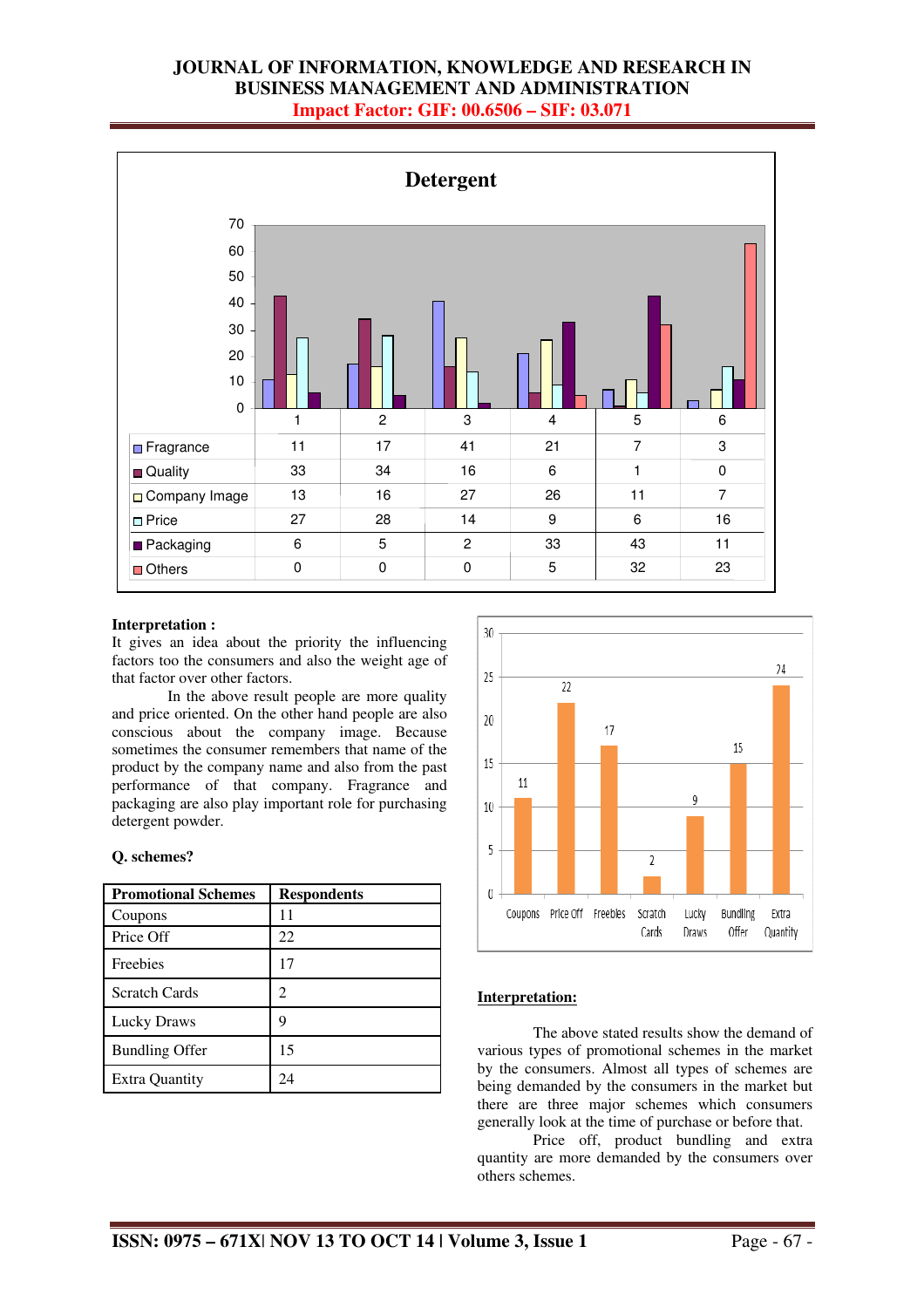### **Hypothesis testing**

HO: There is a no effect of trade promotion on various brands and are similar.

H1: There is a effect of trade promotion on various brands and are similar.

|                 | <b>NIRMA</b> | <b>HUL</b> | P&G  | <b>GODREJ</b> |
|-----------------|--------------|------------|------|---------------|
| Extra Margin    | 17           | 13         | 13   | 12            |
| Extra Units     | 13           | 16         | 14   | 14            |
| credit facility | 29           | 24         | 28   | 23            |
| Gifts           | 21           | 19         | 18   | 17            |
| promo. Exp.     | 4            |            | 5    |               |
|                 | 16.8         | 15.2       | 15.6 | 14.6          |

**T-test** 

|                              | <b>NIRMA</b> | <b>HUL</b>   | P&G          | <b>GODREJ</b> |
|------------------------------|--------------|--------------|--------------|---------------|
| Extra<br>Margin              | 17           | 13           | 13           | 12            |
| Extra<br>Units               | 13           | 16           | 14           | 14            |
| credit<br>facility           | 29           | 24           | 28           | 23            |
| Gifts                        | 21           | 19           | 18           | 17            |
| promo.<br>Exp.               | 4            | 4            | 5            | 7             |
|                              | 16.8         | 15.2         | 15.6         | 14.6          |
| <b>SD</b>                    | 8.304216     | 6.675<br>328 | 7.499<br>333 | 5.314132      |
| <b>SE</b>                    | 3.713758     | 2.985<br>297 | 3.353<br>804 | 2.376552      |
| Calculat<br>T-<br>ed<br>test | 4.523719     | 4.092<br>889 | 4.651<br>435 | 6.143354      |
| Df                           | 4            | 4            | 4            | 4             |
| table<br>value               | 2.132        | 2.132        | 2.132        | 2.132         |

All the big players provide promotion to the retailers due to cut throat competition; Interpretation: from the t-test, it is clearly seen that there is a effect of trade promotion on various brands and are similar too. As p> 0.05, it is the evidence that the null hypothesis is rejected.

## **Findings:**

• Quality as the most influencing factors in the purchase decision while price is also an important for purchase decision.

Schemes always attract more and more consumers towards particular brand. Simultaneously it gives idea about the factors which consumers look most in the product before they make final decision

Price off and extra quantity is the two main offers/schemes which consumers have came across at the time of purchase

TV as the best media to market the product which will cover majority of the viewer ship. On the second place it shows news papers as the media to promote the product in the market

• People are not much aware of the schemes which continue in the market it may be because of the present stock of the product at their place.

Extra quantity with less or same price, more satisfaction, quality and other factors influence consumers to switch over too other brands.

Retailer stocks all types of soap and detergent because of competition.

People are more quality and price oriented.

Consumer remember that name of the product by the company name and also from the past performance of that company

• Consumer remembers that name of the product by the company name and also from the past performance of that company

Retailers are not suggest to purchase particular brand because of personal relation or that customer are brand loyal

#### **Recommendation:**

 Sales promotion should not be used in isolation but need to be integrated with other tools and in line with the overall positioning of the brand. Also the importance of the role of mass media came out clearly in the study.

 Companies need to create sufficient awareness about sales promotion schemes through mass media in order to create awareness. FMCG products are low involvement products characterized by switching behavior. Also the person going to the shop for the purchase of soap is the final decision maker of the brand. Hence it is essential that companies need to design attractive, striking, visible POPs for scheme announcements.

 With respect to nature of scheme, the finding suggested that premium (free gift) was popular with companies. While both retailers and consumers preferred price offs. So it is necessary that the perceived value of a free gift has to be appealing and high for the target consumers.

 Companies need to systematize information flow regarding sales promotion activities particularly at dealer and retailer level. Ensuring proper information flow and devising checks and measures to reduce misappropriations and implementation flows should be considered critical aspects for the success of sales promotion activities by the companies. As retailing is fragmented, direct reach by companies is next to impossible. Through dealers and proper feedback mechanism, companies keep in touch with the market.

Developing a system to tap such responses from time to time both at retailer and consumer level would be